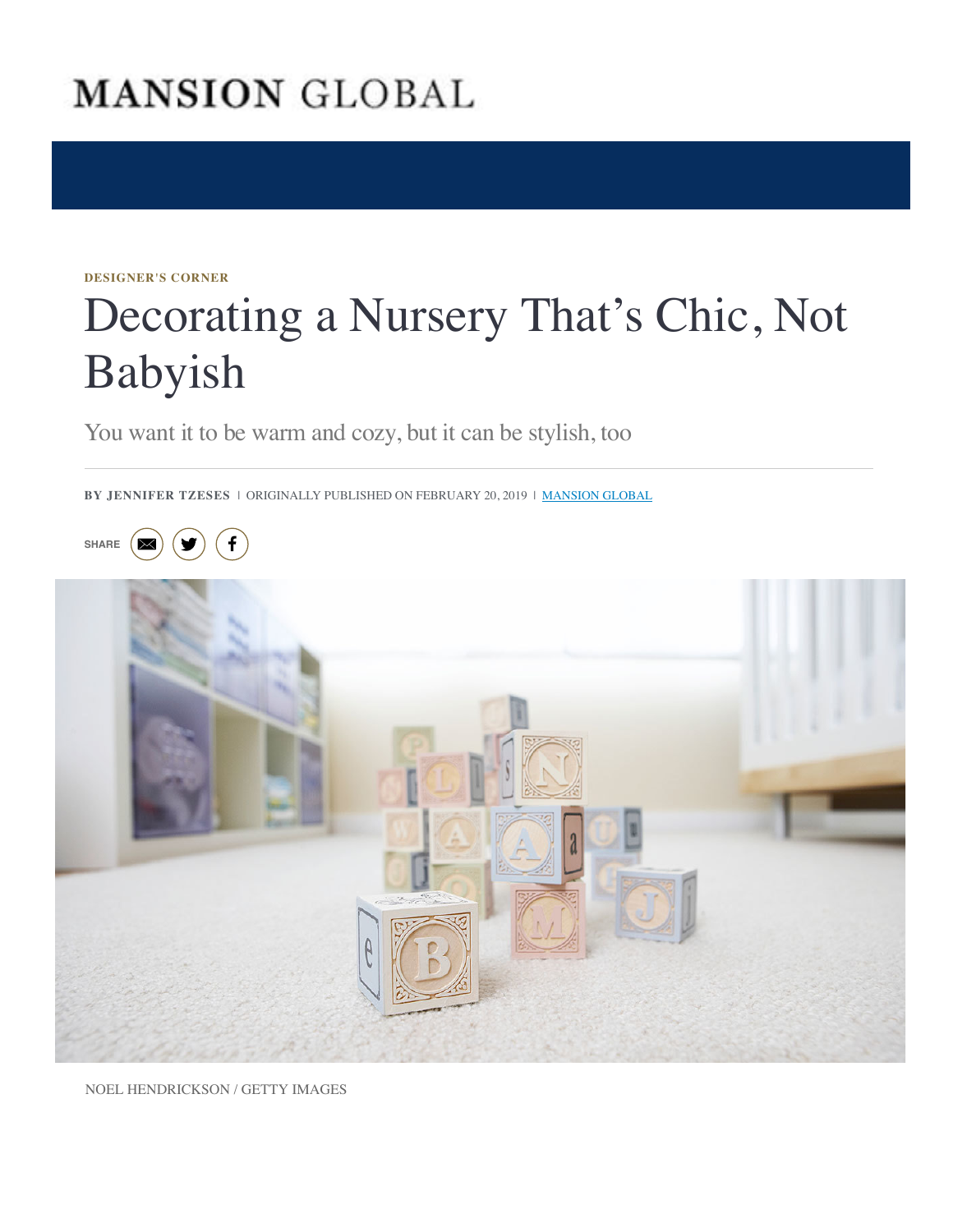Each week Mansion Global tackles a topic with an elite group of designers from around the world who work on luxury properties. This week we look at how to design a baby room that's truly chic **.**

Designing your baby's room does not have to mean an explosion of Disney characters or predictable shades of blue, pink or yellow.

"One thing to always keep in mind when picking the decor for a baby's room is that children are really only considered babies for about two years," says Michelle Gerson of Michelle Gerson Interiors in New York.

"Therefore, it's better to design a more sophisticated room that a child can grow into instead of grow out of."

"The key is not to go too 'themed' in a way that a child will grow out of," said Jane Landino, creative and design head of Studio, Taylor Howes Designs, London.

To create a space that's stylish—and still age appropriate—follow these tips from the design pros.

#### **Be Creative**

"I always steer away from the predictable pink and blue baby rooms and lean toward something more adult and pop it with fun, colorful accessories. For my own son's room, I chose a black wall covering with white stitching and a gray, black and ivory David Hicks printed carpet. I popped it all together by painting a vintage Dunbar dresser bright yellow lacquer and used some limited-edition Damien Hirst for Supreme skate decks as art on the wall. Although we've since transitioned his room to a big kid's room, the skate decks remain on the wall, and my son's appreciation for them has only grown as he gets older. To keep things light, we chose a Lucite crib."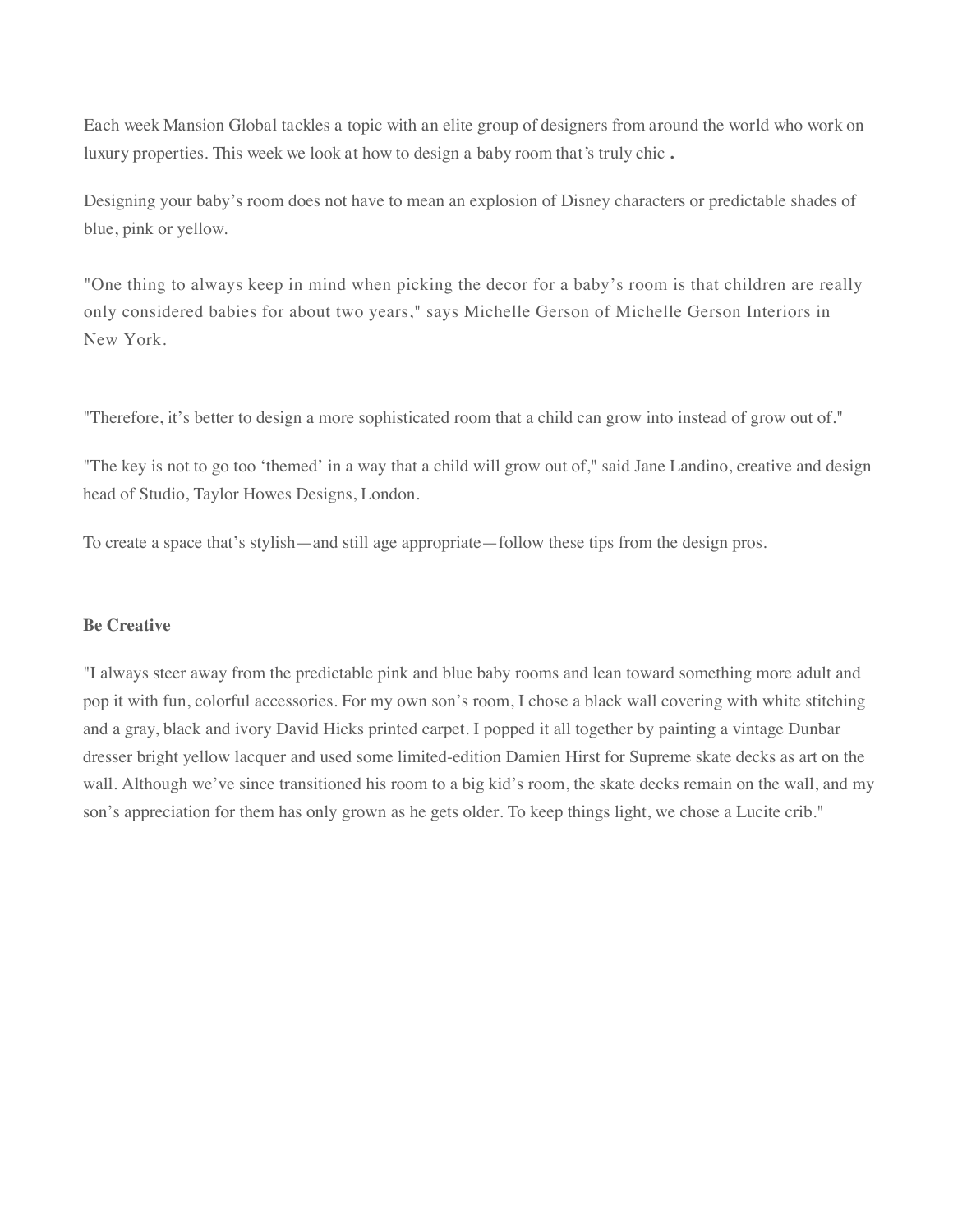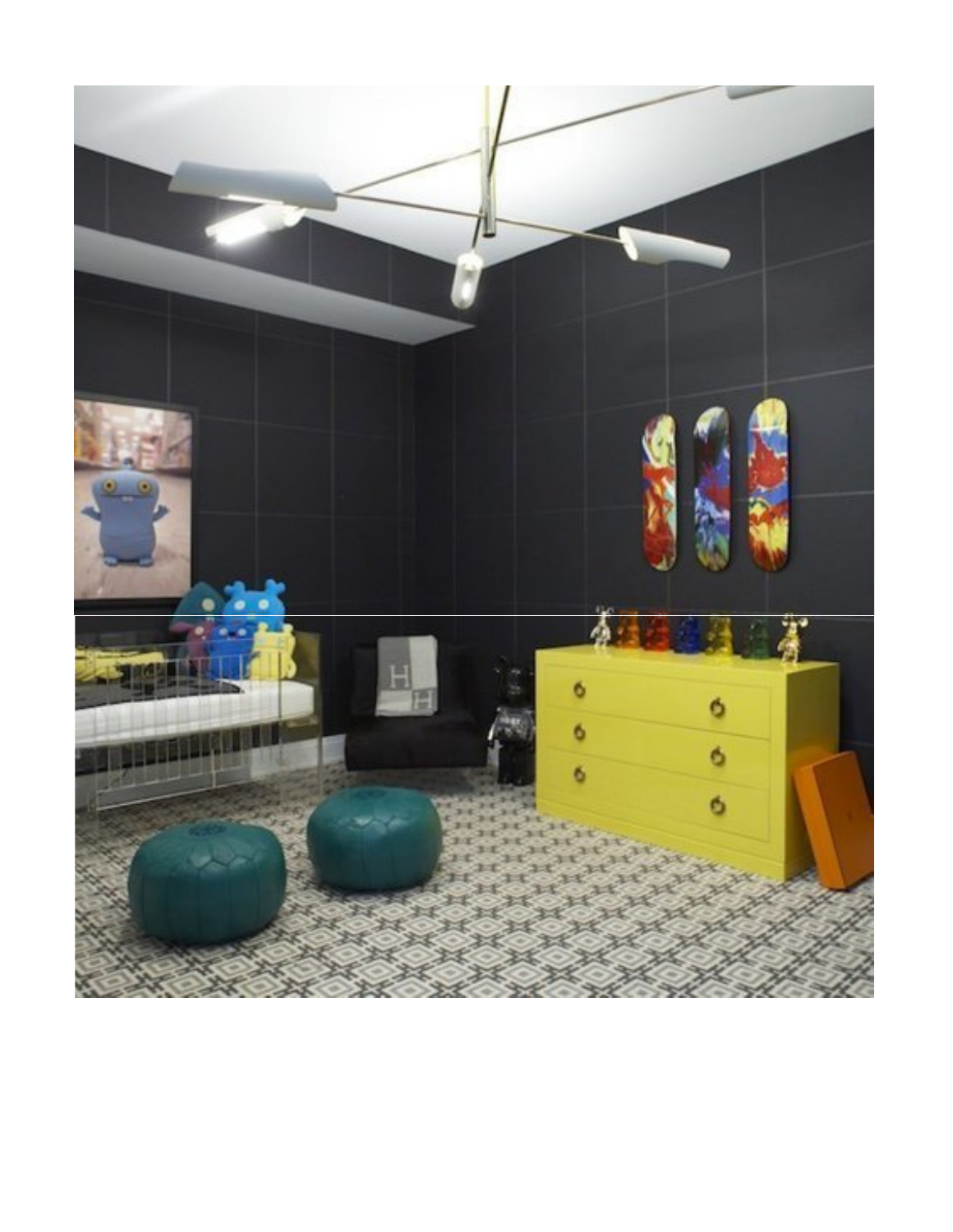Designer Michelle Gerson opted for sophisticated black walls, a neutral geometric print rugs and pops of color in the way of art, furniture and accents for her own son's room. Michelle Gerson Interiors

#### **— Michelle Gerson of Michelle Gerson Interiors**

#### **Think Long Term**

"We love color. There are so many ways to incorporate color and patterns. One of our favorite spots is on the ceiling; it's a great place to introduce graphic wallpaper or a wonderful pattern. Other ways we like to incorporate color and pattern is with an accent wall, a mural, textiles (be it a bed or crib skirt, window treatments, upholstery, accent pillows and rugs.

"You want to select furniture pieces that can grow with your child from the nursery into the bedroom, not something that will be cast aside just in the first year. Many cribs can convert into a child's first bed, and some dressers are designed with a detachable dressing top.

"It's go[od to have a combination of easy storage solutions, such as b](https://www.mansionglobal.com/articles/how-to-display-your-antiques-in-a-way-that-feels-modern-120837?mod=article_inline)uilt-in cabinets with deep drawers or cupboards with commodious storage baskets. When everything is tucked away, you avoid clutter and allow plenty of room for baby to play. Floor-to-ceiling bookcases allow you to display books, toys and keepsakes make them chic by painting the interiors or line them in a fantastic wallpaper."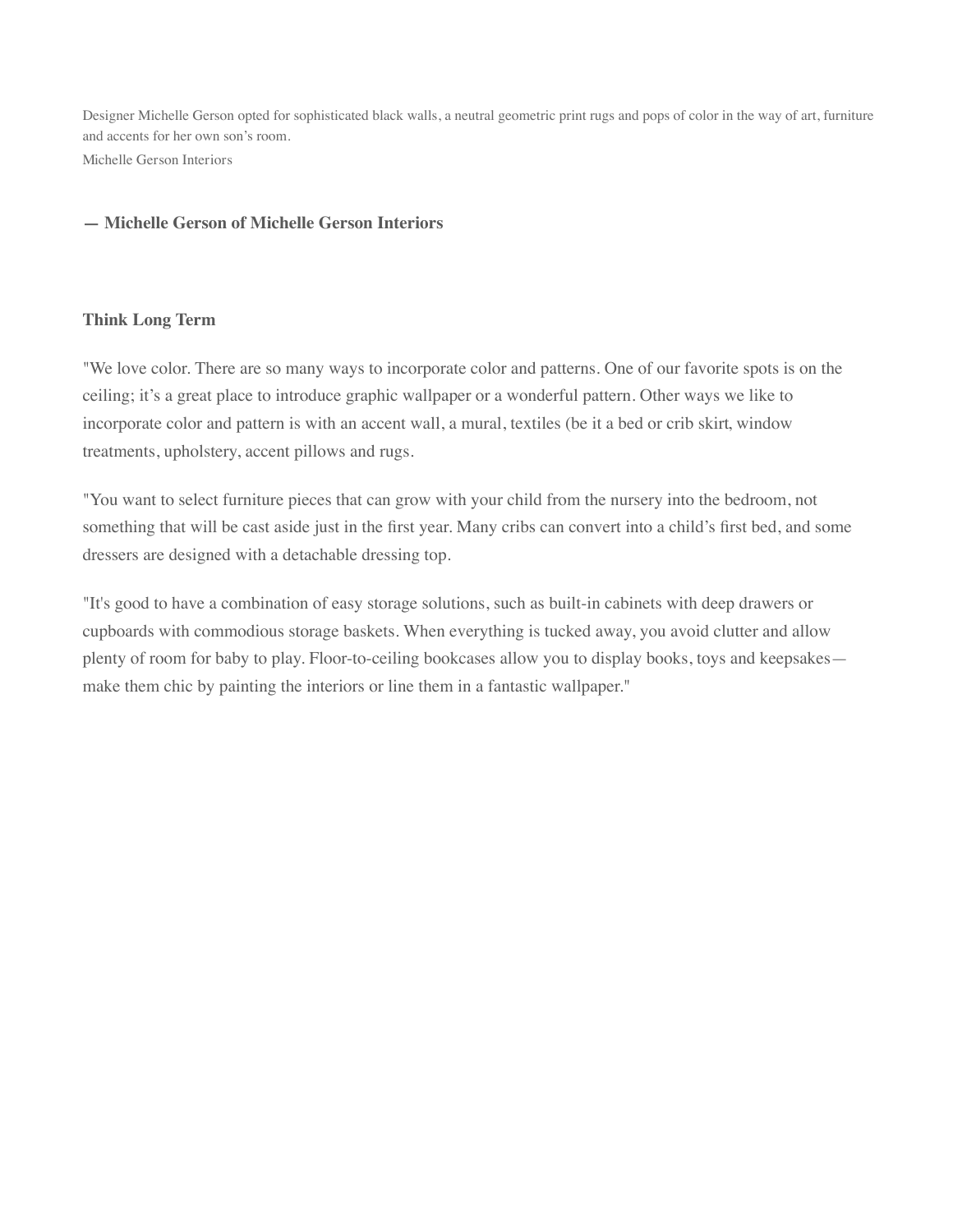